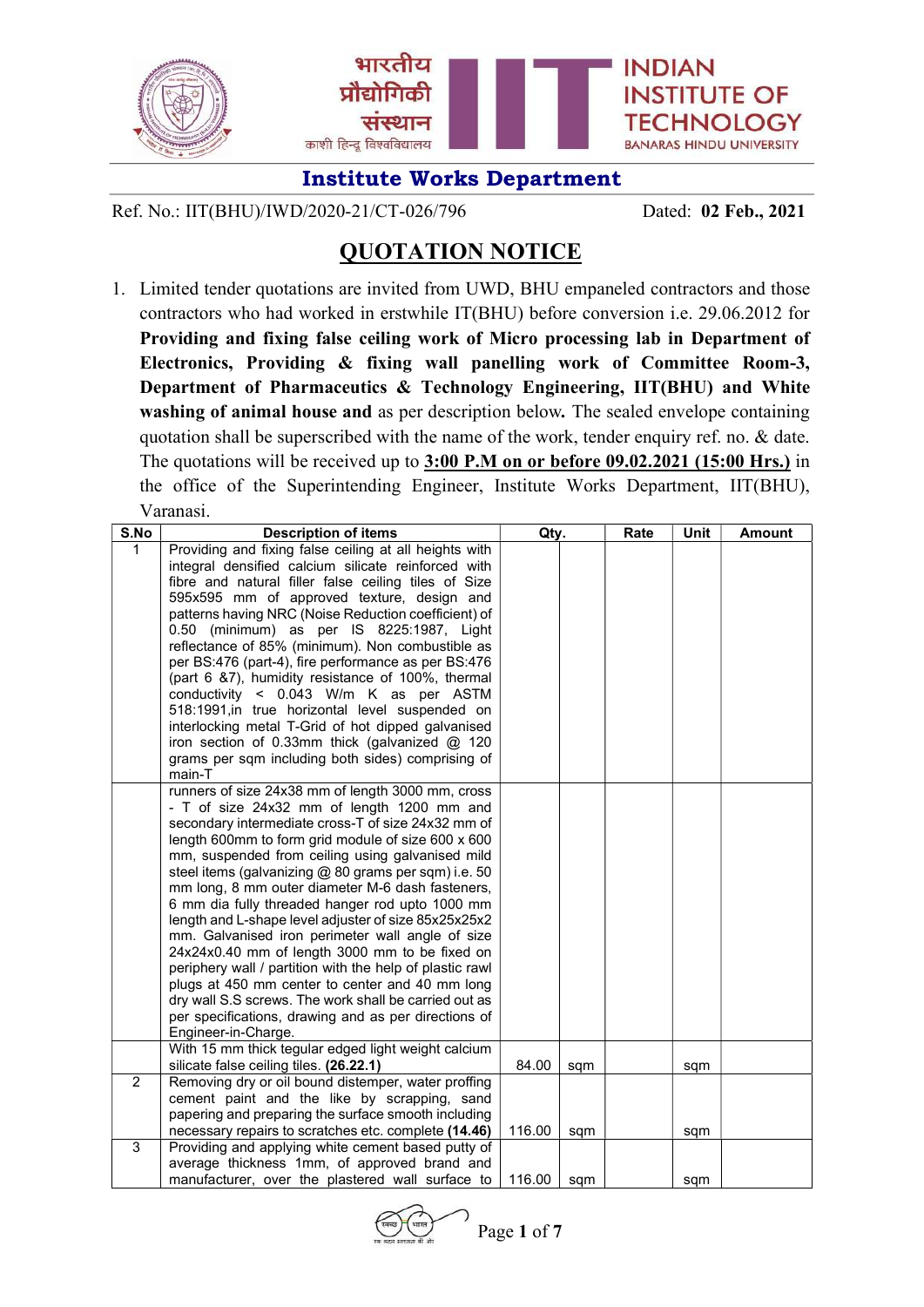



|                | prepare the surface even and smooth complete.                                                                  |                |     |      |  |
|----------------|----------------------------------------------------------------------------------------------------------------|----------------|-----|------|--|
|                | (13.80)                                                                                                        |                |     |      |  |
| 4              | Distempering with oil bound washable distemper of                                                              |                |     |      |  |
|                | approved brand and manufacture to give an even<br>shade                                                        |                |     |      |  |
|                | New work (two or more coats) over and including                                                                |                |     |      |  |
|                | water thinnable priming coat with cement primer                                                                |                |     |      |  |
|                | (13.41.1)                                                                                                      | 116.00         | sqm | sqm  |  |
| 5              | Providing and fixing aluminium work for doors,                                                                 |                |     |      |  |
|                | windows, ventilators and partitions with extruded                                                              |                |     |      |  |
|                | built up standard tubular sections/ appropriate Z                                                              |                |     |      |  |
|                | sections and other sections of approved make                                                                   |                |     |      |  |
|                | conforming to IS: 733 and IS: 1285, fixing with dash                                                           |                |     |      |  |
|                | fastners of required dia & size, including necessary                                                           |                |     |      |  |
|                | filling up the gaps at junctions, i.e. top, bottom and<br>sides with required EPDM rubber /neoprene gasket     |                |     |      |  |
|                | etc. Aluminium sections shall be smooth, rust free,                                                            |                |     |      |  |
|                | straight, mitred and jointed mechanically wherever                                                             |                |     |      |  |
|                | required including cleat angle, Aluminium snap                                                                 |                |     |      |  |
|                | beading for glazing / panelling, C.P. brass / stainless                                                        |                |     |      |  |
|                | steel screws, all complete as per architectural                                                                |                |     |      |  |
|                | drawings and the directions of Engineer-in-charge.                                                             |                |     |      |  |
|                | (Glazing and panelling to be paid for separately.)                                                             |                |     |      |  |
|                | (a) For fixed portion                                                                                          |                |     |      |  |
|                | Anodised aluminium (anodised transparent or dyed                                                               |                |     |      |  |
|                | to required shade according to IS: 1868, Minimum                                                               | 197.00         |     |      |  |
| 6              | anodic coating of grade AC 15). (21.1.1.1)<br>Providing and fixing 12mm thick prelaminated                     |                | kg  | kg   |  |
|                | particle board flat pressed three layer or garded                                                              |                |     |      |  |
|                | wood particle board conforming to IS: 12823 Grade                                                              |                |     |      |  |
|                | I Type II, in panelling fixed in aluminium doors,                                                              |                |     |      |  |
|                | windows shutters and partition frames with C.P.                                                                |                |     |      |  |
|                | brass / stainless steel screws etc. complete as per                                                            |                |     |      |  |
|                | architectural drawings and directions of engineer-in-                                                          |                |     |      |  |
|                | charge.                                                                                                        |                |     |      |  |
|                | Pre-laminated<br>particle<br>board<br>with<br>decorative<br>lamination on one side and balancing lamination on |                |     |      |  |
|                | other side (21.2.1)                                                                                            | 8.00           | sqm | sqm  |  |
| $\overline{7}$ | Providing and fixing glazing in aluminium door,                                                                |                |     |      |  |
|                | window, ventilator shutters and partitions etc. with                                                           |                |     |      |  |
|                | EPDM rubber / neoprene gasket etc. complete as per                                                             |                |     |      |  |
|                | the architectural drawings and the directions of                                                               |                |     |      |  |
|                | engineer-in-charge . (Cost of aluminium snap                                                                   |                |     |      |  |
|                | beading shall be paid in basic item.)                                                                          |                |     |      |  |
|                | With float glass panes of 5.50 mm thickness (21.3.2)                                                           | 18.00          | sqm | sqm  |  |
| 8              | Providing and fixing aluminium handles ISI marked                                                              |                |     |      |  |
|                | anodised (anodic coating not less than grade AC 10<br>as per IS : 1868) transparent or dyed to required        |                |     |      |  |
|                | colour or shade with necessary screws etc.                                                                     |                |     |      |  |
|                | complete:                                                                                                      |                |     |      |  |
|                | 125 mm (9.100.1)                                                                                               | $\overline{4}$ | Nos | Each |  |
| 9              | Providing and fixing 100mm brass locks (best make                                                              |                |     |      |  |
|                | of approved quality) for aluminium doors including                                                             |                |     |      |  |
|                | necessary cutting and making good etc.complete.                                                                |                |     |      |  |
|                | (21.13)                                                                                                        | $\overline{2}$ | Nos | Each |  |
| 10             | Providing and fixing aluminium extruded section<br>body tubular type universal hydraulic door closer           |                |     |      |  |
|                | (having brand logo with ISI, IS:3564, embossed on                                                              |                |     |      |  |
|                | the body, door weight upto 36 kg to 80 kg and door                                                             |                |     |      |  |
|                | width from 701mm to 1000mm), with double speed                                                                 | $\overline{c}$ | Nos | Each |  |

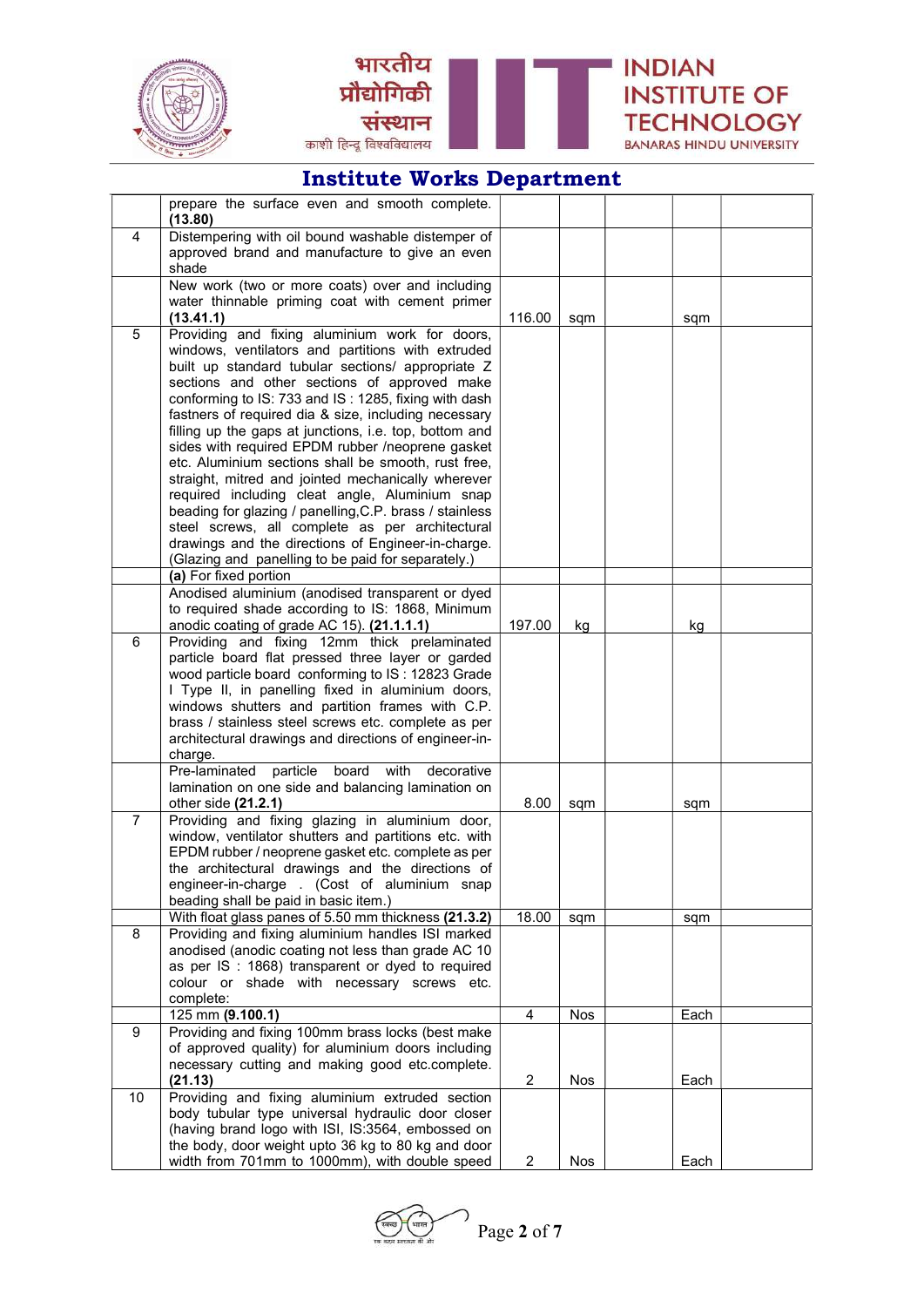



|    | adjustment with necessary accessories and screws       |                |     |                  |  |
|----|--------------------------------------------------------|----------------|-----|------------------|--|
|    | etc. complete. (9.84)                                  |                |     |                  |  |
| 11 | Providing and fixing aluminium hanging floor door      |                |     |                  |  |
|    | stopper ISI marked anodised (anodic coating not less   |                |     |                  |  |
|    | than grade AC 10 as per IS : 1868) transparent or      |                |     |                  |  |
|    | dyed to required colour and shade with necessary       |                |     |                  |  |
|    | screws etc. complete.                                  |                |     |                  |  |
|    | Twin rubber stopper (9.101.2)                          | $\overline{2}$ | Nos | Each             |  |
| 12 | Providing and fixing in position concealed G.I.        |                |     |                  |  |
|    | section for wall paneling using gypsum tiles fully     |                |     |                  |  |
|    | perforated of required thickness fixed on the 'W'      |                |     |                  |  |
|    | profile (0.55 mm thick) having a knurled web of 51.55  |                |     |                  |  |
|    | mm and two flanges of 26 mm each with lips of 10.55    |                |     |                  |  |
|    | mm, placed @ 610 mm C/C in perimeter channel           |                |     |                  |  |
|    | having one flange of 20 mm and another flange of 30    |                |     |                  |  |
|    | mm with thickness of 0.55 mm and web of length 27      |                |     |                  |  |
|    | mm. Perimeter channel is fixed on the floor and the    |                |     |                  |  |
|    | ceiling with the nylon sleeves $@$ 610 mm C/C with     |                |     |                  |  |
|    | fully threaded self-tapping dry wall screws. Board is  |                |     |                  |  |
|    | fixed to the 'W' profile with 25 mm countersunk ribbed |                |     |                  |  |
|    | head screws @ 200 mm C/C., all complete as per the     |                |     |                  |  |
|    | drawing & directions of engineer-in-charge, the joints |                |     |                  |  |
|    | of the boards are finished with specially formulated   |                |     |                  |  |
|    | jointing compound.                                     |                |     |                  |  |
|    | Gypsum Tiles Fully Perforated Square edge of Size      |                |     |                  |  |
|    | 595x595 mm and 12.5 mm thick (Analysis Rate)           | 155.00         | sqm | sqm              |  |
| 13 | Providing and fixing thermal insulation with Resin     |                |     |                  |  |
|    | Bonded Fibre glass wool conforming to IS: 8183         |                |     |                  |  |
|    | having density 24 kg/m3, 50 mm thick, wrapped in       |                |     |                  |  |
|    | 200G Virgin Polythene Bags fixed to wall with screw,   |                |     |                  |  |
|    | rawel plug & washers and held in position by criss     |                |     |                  |  |
|    | crossing GI wire etc. complete as per directions of    |                |     |                  |  |
|    | Engineer-in-Charge.(12.57)                             | 155.00         | Sqm | Sqm              |  |
| 14 | Applying priming coat:                                 |                |     |                  |  |
|    | Applyin priming coat :a)With ready mixed pink or       |                |     |                  |  |
|    | grey primer of approved brand and manufacture on       |                |     |                  |  |
|    | wood work (hard and soft wood) (13.50.1)               | 155.00         | sqm | sqm              |  |
| 15 | Wall painting with plastic emulsion paint of approved  |                |     |                  |  |
|    | brand and manufacture to give an even shade:           |                |     |                  |  |
|    | Two<br>or<br>more<br>coats<br>work<br>on<br>new        |                |     |                  |  |
|    | (13.60.1)                                              | 155.00         | sqm | sqm              |  |
| 16 | Painting with synthetic enamel paint of approved       |                |     |                  |  |
|    | brand and manufacture to give an even shade :          |                |     |                  |  |
|    | Two or more coats on new work (13.61.1)                | 80.00          | sqm | sqm              |  |
|    |                                                        |                |     | <b>Total Rs.</b> |  |

2. The bidders should submit self certified order copies of similar type of construction works executed during last three financial years alongwith self certified copies of satisfactory work completion certificates.

- 3. Those bidders who have already executed similar type of works in IWD, IIT(BHU) need not submit satisfactory work completion certificates. They should submit only the self certified copies of earlier work orders.
- 4. The amount of similar work order executed during preceding last three financial years should be at least:
- (i) 1 order of 80% of estimated cost of this work.

OR

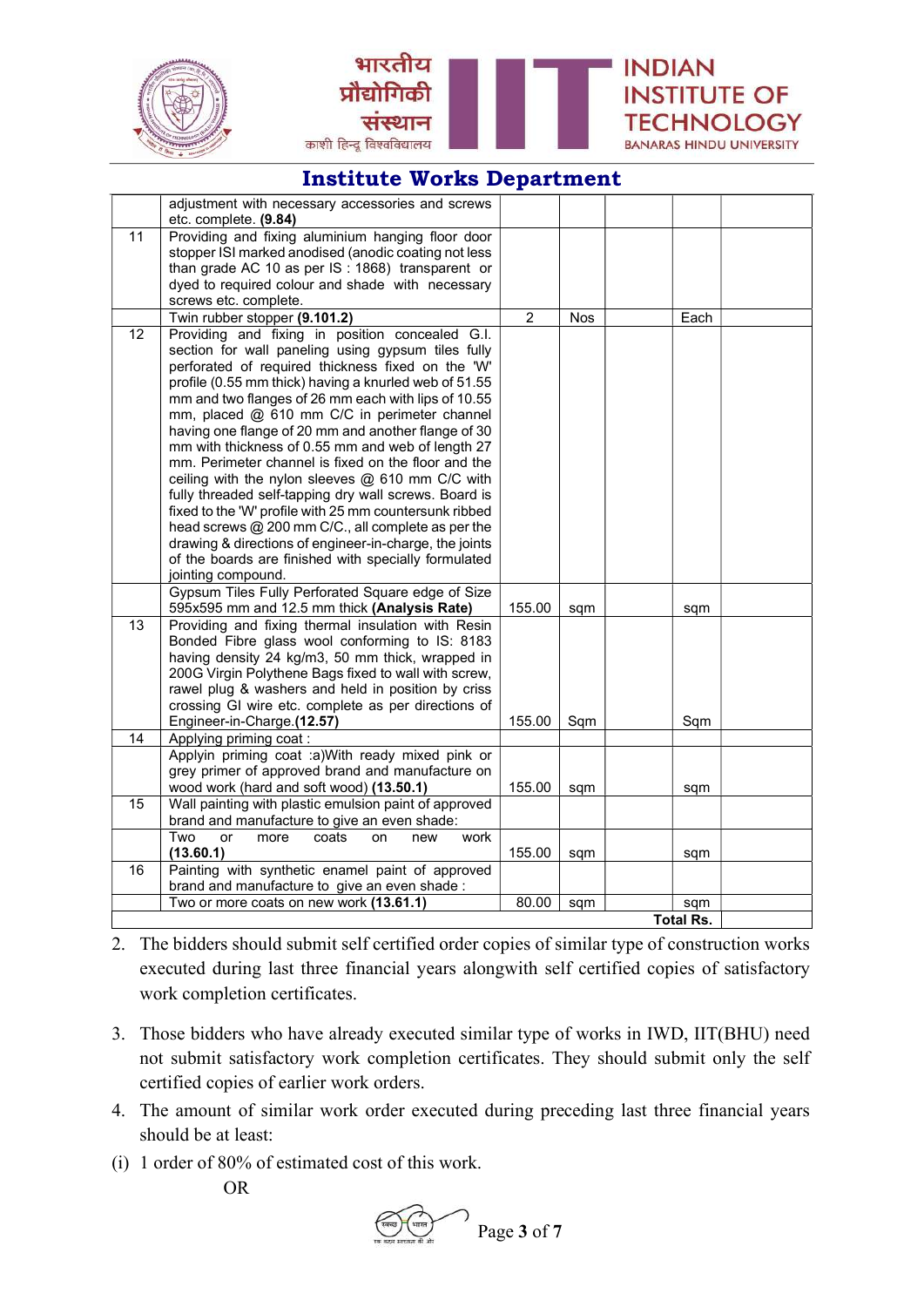



(ii) 2 order of 60% of estimated cost of this work.

#### OR

- (iii) 3 order of 40% of estimated cost of this work.
- 5. (a) Intending bidder should have average annual financial turnover of at least 30% of the estimated cost of this works during preceding last three financial years. Self-certified photocopies of certificate from CA to be submitted with bid.

 (b) Should not have incurred any loss in more than three years during the preceding three financial years ending 31<sup>st</sup> March, 2020. Self-Certified photocopy of certificate from CA to be submitted alongwith last three years Profit & Loss Account to be submitted with bid.

 (c) Should have a solvency certificate of 40% of the estimated cost issued by Bank during the last six months. Certified copy of original solvency certificate to be submitted with bid.

- 6. Any bid submitted without the above-mentioned documents in support of criteria laid down from Sl. No. 2 to 5 above shall be treated as unresponsive and may not be considered for further evaluation by the tender opening committee.
- 7. The quotation forms complete in all aspects along with all required documents should be submitted in sealed envelope along with **tender fee of Rs. 500.00 + Rs. 90.00 (GST**  $\omega$ )  $18\%$ ) = Rs. 590.00 in the form of demand draft drawn in favour of the Registrar, IIT (BHU), payable at Varanasi.
- 8. The estimated cost of this work is Rs. 4,84,631.10. The Earnest Money Deposit of Rs. 12,500.00 shall be submitted in the form of FDR or DD in favour of the Registrar, IIT(BHU), payable at Varanasi. The EMD of successful bidder will be retained until the completion of work and shall be returned after the payment of final bill & deduction of security deposit. The EMD of unsuccessful bidders shall be returned after the final award of work.
- 9. In case of tie between two or more bidders at L-1 price, all L-1 bidders shall be asked to resubmit their bids in sealed envelope with the objective to break the tie to obtained a single L-1 bidder.
- 10. The works will be executed on Agreement/work order basis.
- 11. Institute reserves the right to reject any quotation or all quotation without prejudice, prior notice, or any explanation/justification.
- 12. If a quotation is submitted without mentioning explicit rate of each item, quotation will not be considered for further processing.
- 13. Quotation(s), if not duly signed by the contractor or his legally authorized partner, if any, will be considered invalid.

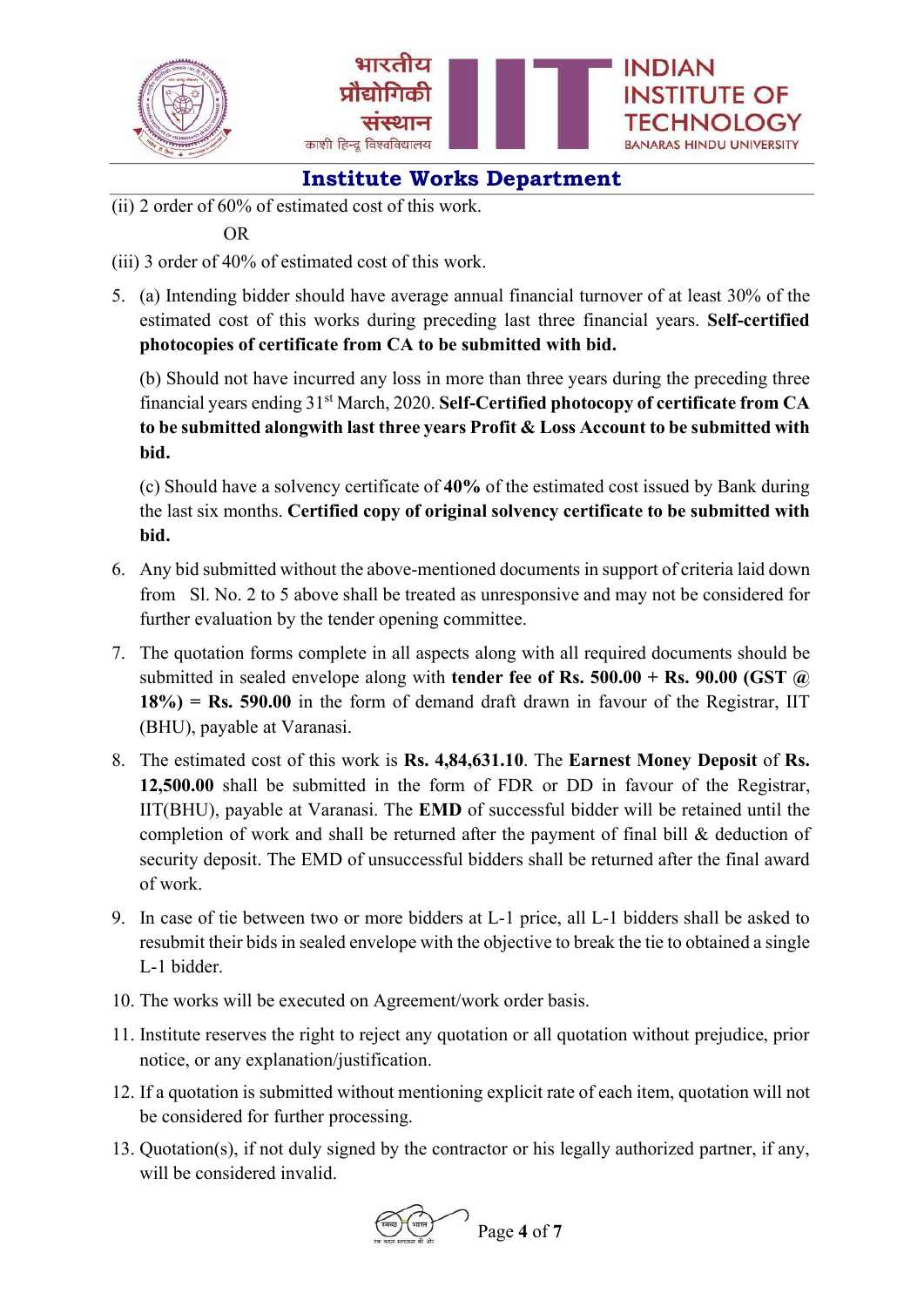

14. Security deposit  $\omega$ 5% shall be deducted from each bill. The security deposit of 5% deducted from all the bills will be refunded after completion of the defect liability period, i.e., 05 years from the date of payment of final bill and confirmation of no defect from IWD engineering wing. The date of work completion will be counted as the date of payment of final bill.

A retention amount of  $\omega$  10% of the gross amount of the bill shall be deducted from each running bill of the bidder till the sum along with sum already deposited as earnest money, will amount to Security Deposit of 5% of the tender value of the work.

- 15. 1% water tax will be deducted from each bill, wherever applicable.
- 16. Electricity charge will be deducted as per the actual consumption.
- 17. 2% Income Tax and other applicable taxes such as GST etc. shall be deducted as per applicable Govt. rules.
- 18. Amount and quantity variation: Quantity may vary as per actual work execution/site requirement/end user suggested changes during execution but the final bill value shall not exceed more than 5% of order value.
- 19. Work completion period: Within 30 days from the issue of the work order/date of agreement. A period of 03 days will be added to the allocated period for the completion of this work.
- 20. Late work completion penalty: If work is not completed within the given time, penalty will be deducted as per institute norms. It will be implemented in verbatim with no excuse to be entertained for whatsoever be the reason.
- 21. Any damage caused to the building shall have to be made good by contractor at no extra cost & without any delay.
- 22. Site must be cleared, and made neat and clean. Any waste material resulted out of the work execution must be disposed of to the specified location identified by the Assistant Engineer, IWD. If not, 1% extra charges shall be deducted from the bill to dispose of the malba.
- 23. Duly completed tender document alongwith Quotation form, tender fee & E.M.D. should be sealed in one envelope, which is superscribed with Name of work, Tender Reference No. & date submitted on or before the last date & time as mentioned at S. No. 1 above.

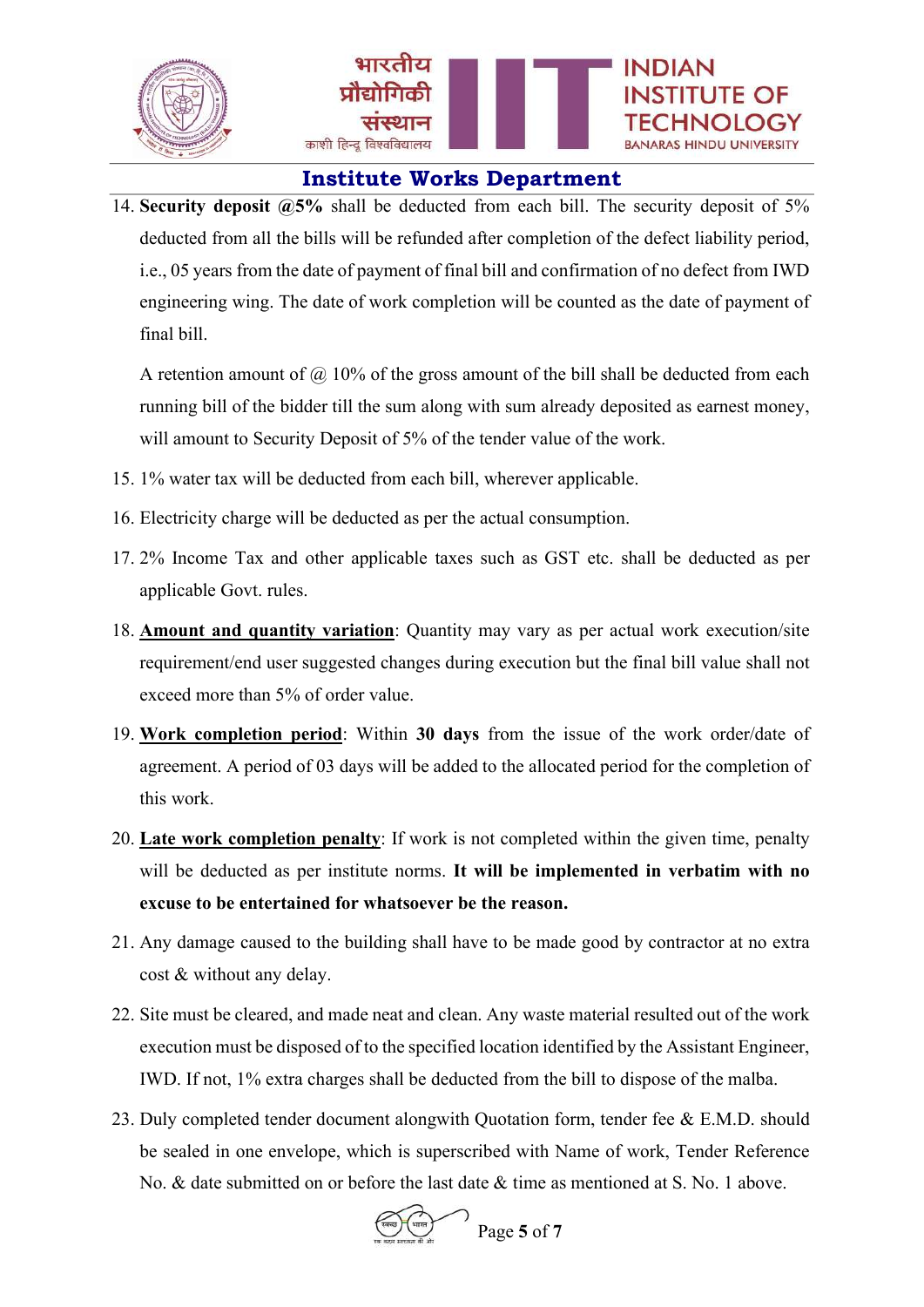

- 24. The empty containers of paint/adhesive/chemicals etc. used in the work are to be returned to the custody of Assistant Engineer, IWD.
- 25. The bids submitted after the last date & time will not be considered for opening. The bids received within the last date & time will be opened on 09.02.2021 (16:00 Hrs.) in the office of Institute Works Department, IIT(BHU), Varanasi.

Sd-Superintending Engineer IWD, IIT(BHU), Varanasi